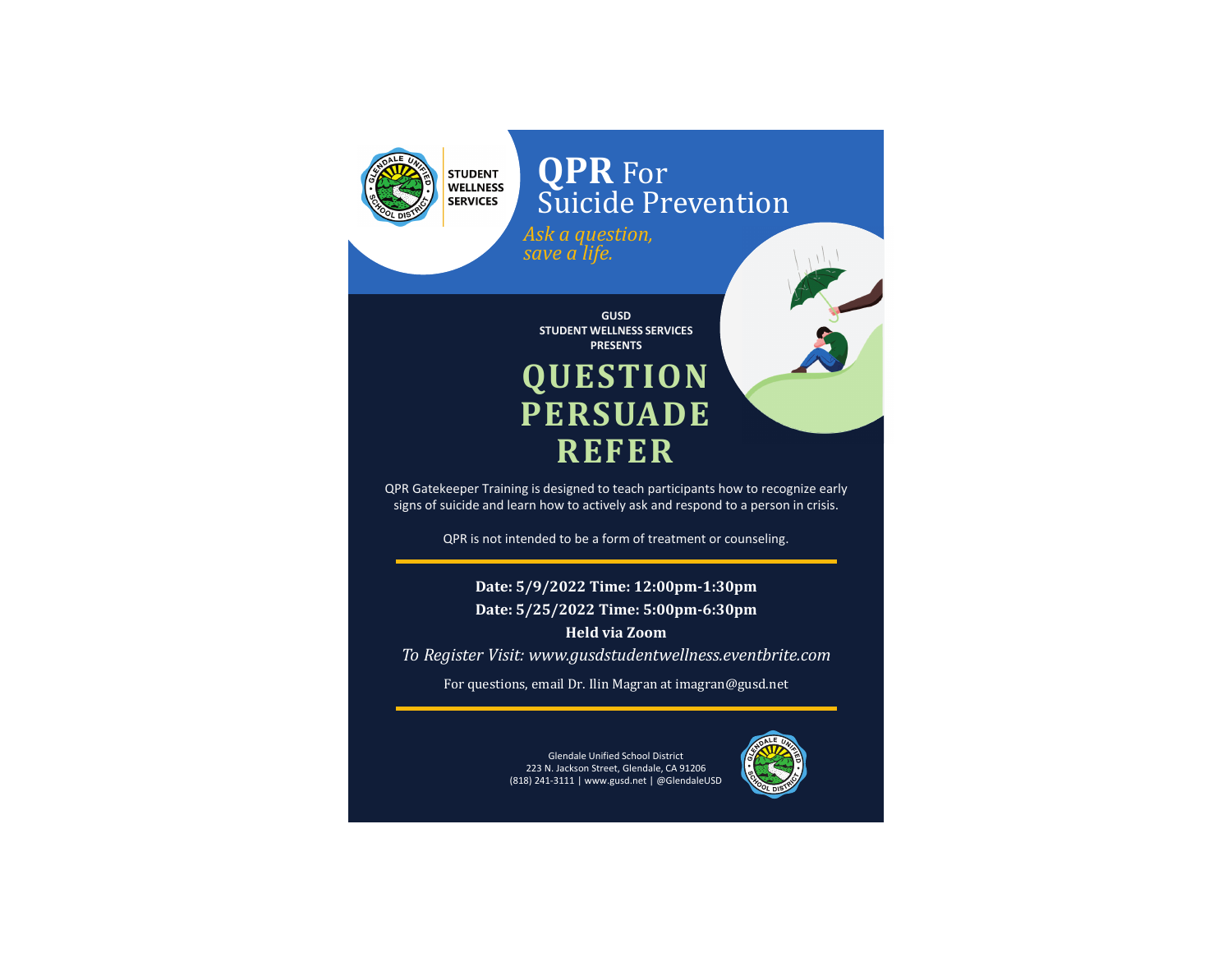

# **QPR**  prevención del suicidio

R. C.

*Haga una pregunta, salve* 

*una vida.*

**LOS SERVICIOS DE BIENESTAR ESTUDIANTIL DEL GUSD PRESENTAN**

# **PREGUNTAR PERSUADIR REFERIR**

*QUESTION PERSUADE REFER* **(QPR, por sus siglas en inglés)**

La capacitación de *QPR Gatekeeper* está diseñada para enseñar a los participantes a cómo reconocer las señales tempranas de suicidio y aprender a cómo preguntar y responder activamente a una persona en crisis.

La intención de *QPR* no es ser una forma de tratamiento ni terapia. **Fecha: 5/9/2022 Hora: 12:00pm-1:30pm Fecha: 5/25/2022 Hora: 4:30-6:00pm Se llevará a cabo vía Zoom**

*Para inscribirse visite: www.gusdstudentwellness.eventbrite.com* Por preguntas, email Dra. Ilin Magran a imagran@gusd.net

> Distrito Escolar Unificado de Glendale223 N. Jackson Street, Glendale, CA 91206 (818) 241-3111 | www.gusd.net | @Glendale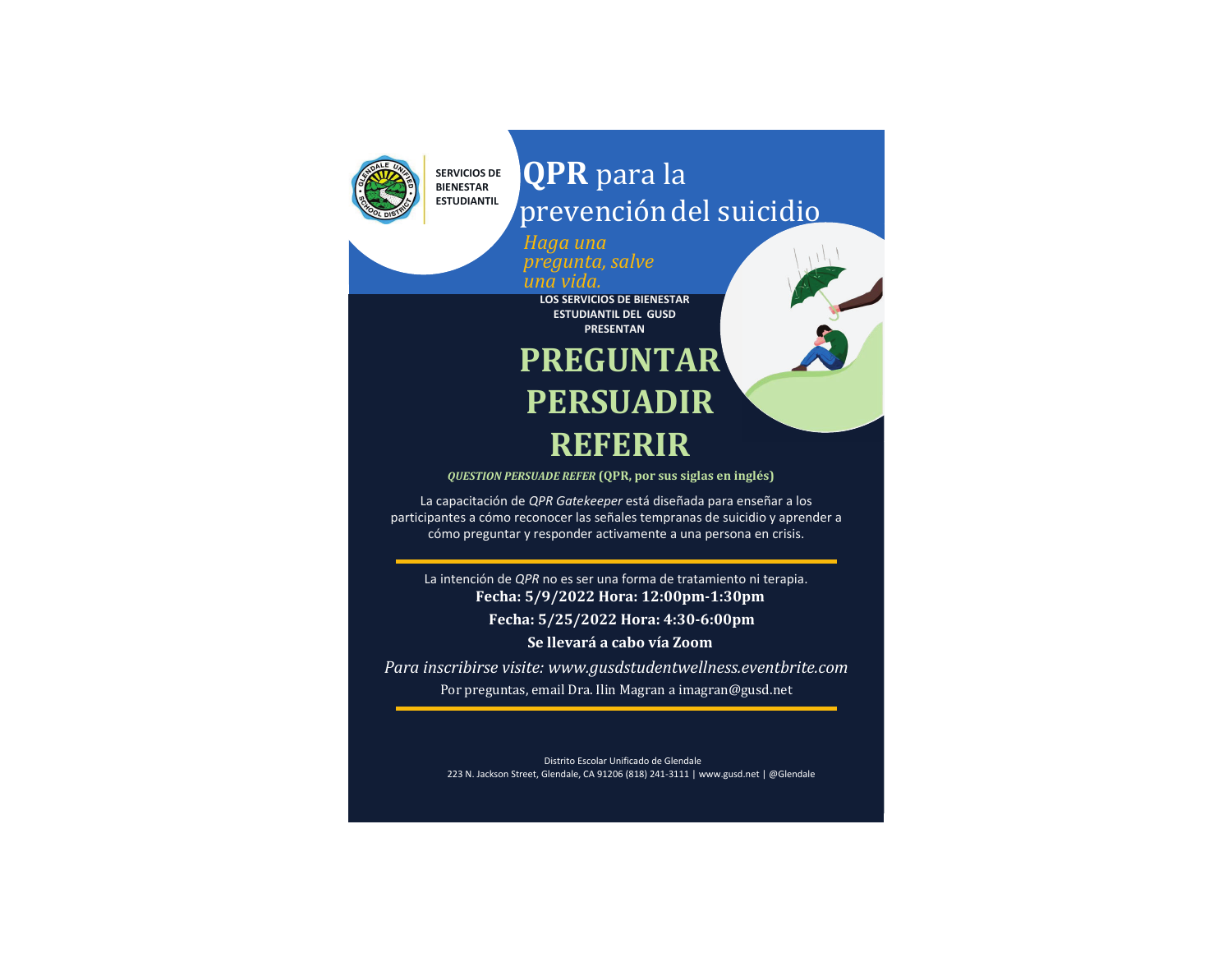STUDENT<br>WELLNESS **SERVICES** 

## QPR-Ինքնասպանության ւթյանկանխում *Հարցադրե՛ք,*

*Կյանք փրկե՛ք։*

**GUSD-ի ԱՇԱԿԵՐՏՆԵՐԻ ԲԱՐՕՐՈՒԹՅԱՆ ԾԱՌԱՅՈՒԹՅՈՒՆՆԵՐԻ ԲԱԺԻՆԸ ՆԵՐԿԱՅԱՑՆՈՒՄ Է**

### **ՀԱՐՑԱԴՐԵ՛Ք**

**ՀԱՄՈԶԵ՛Ք**

#### **ՀՂԵ՛Ք(QPR)**

QPR պաշտպանի դասընթացը մասնակիցներին սովորեցնում է ճանաչել ինքնասպանության նախանշանները և ճգնաժամի մեջ գտնվող անձի հետ ակտիվ երկխոսություն վարել։

QPR-ը բուժման կամ խորհրդատվության ձև չէ։

#### **05/09/2022թ․, ժամը 12։00-1:30**

 **05/25/2022թ․, ժամը 5:00-6:30, Zoom-ով**

*Գրանցվելու համար այցելեք՝ www.gusdstudentwellness.eventbrite.com*

 $\lambda$ արցերի դեպքում էլ. նամակ գրեք դկտր. Այլին Մագրանին՝ imagran@gusd.net

Գլենդելի հանրային դպրոցների կրթաշրջան 223 N. Jackson Street, Glendale, CA 91206 (818) 241-3111 | www.gusd.net | @GlendaleUSD